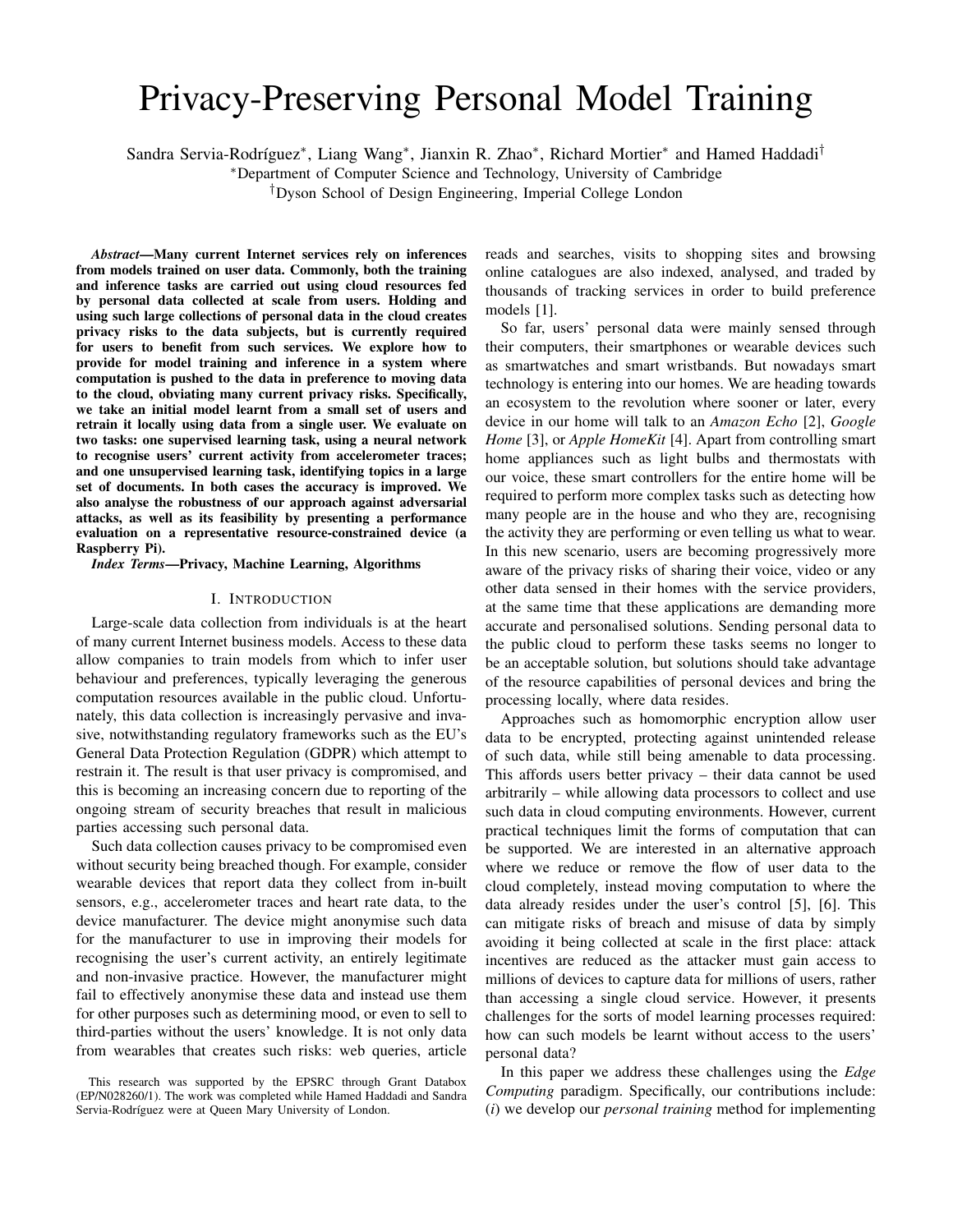machine learning in an environment where personal data largely remains on constrained devices under the control of the data subject  $(\S II)$ ; *(ii)* we apply this method to two wellknown learning tasks, one supervised (activity recognition from accelerometer traces, §III), and one unsupervised (modelling topics in text documents, §IV) and report the results; and (*iii*) we explore the robustness of our method against adversarial attacks, as well as the feasibility of implementing such techniques on a representative resource-constrained personal device: a Raspberry Pi 3 Model B [7] (§V).

The essence of our approach is a two-step process: (*i*) we first train a *shared model* using a small set of voluntarily shared users' data and distribute this model to all users; and (*ii*) we then retrain this model locally using personal data held by each user, drawing inferences from the resulting *personal model*. We evaluate this approach using (*i*) a neural network to recognise users' activity on the *WISDM* dataset [8] and (*ii*) the Latent Dirichlet Algorithm (LDA) [9] to identify topics in the Wikipedia and NIPS datasets [10], [11]. In both cases we show that the model resulting from local re-training of an initial model learnt from a small set of users performs with higher accuracy than either the initial model alone or a model trained using only data from the specific user of interest.

We also demonstrate the feasibility of training and testing a small classifier in a resource-constraint, light-weight personal device: a Raspberry Pi 3 Model B [7]. We find that such a device is certainly capable of supporting these algorithms, with negligible time to obtain inferences (on the order of milliseconds), and reasonable training times as well (on the order of tens of seconds).

#### II. METHODOLOGY

The current approach, which we wish to avoid, of sending all users' personal data to the cloud for processing, is one extreme of a spectrum whose other extreme would be to train a model for a specific user using only that user's data. For some applications, e.g., activity recognition, it has been shown that a model trained solely using data from the individual concerned provides more accurate predictions for that individual than a model trained using data from other individuals [12]. At the same time, this solution offers more privacy to the user as all computation, for both training and inference, can be done locally on the device [5]. However, this approach leads to substantial interactional overheads as training the model will likely require each user to label a significant amount of data by hand before they can obtain accurate inferences.

We propose and evaluate an alternative, hybrid approach that splits computation between the cloud and the users' personal devices. We start by first training a model in the cloud using data from a small (relative to the population) set of users. We then distribute this *shared model* to users' personal devices, where it can be used locally to generate inferences. In addition, it can be retrained using locally-stored personal data to become a *personal model*, specialised for the user in question.

We now describe this approach following the overview depicted in Figure 1. For clarity of exposition, we first describe



Fig. 1. Our privacy-preserving methodology for activity recognition.

our approach in the case of supervised learning, taking the activity recognition task we later use in our evaluation as a running example. We then generalise this description to other applications, including our second evaluation example of identifying topics in documents which uses an unsupervised algorithm. This suggests that any learning task, supervised or unsupervised, is amenable to our approach allowing features extracted from users' personal data that they do not wish to disclose to be used to further personalise the initial shared model.

We start by training a *shared* model,  $M_S$ , to recognise the activity that the user is performing using data sensed with his smartphone's built-in sensors. This *batch learning* is done on a remote server in the cloud using available public data,  $d_p$ . In the event of not having sufficient public data available for this task, data can be previously gathered from a set of users that have agreed to share their personal data perhaps by providing them with suitable incentives. To assure the confidentiality of their data as well as their presence in the dataset, the *shared* model might be obtained using differentially private training [13], [14], [15], [16].

The user u then obtains the *shared* model from the remote server. With every new sample or group of samples gathered from the smartphone's sensors, the activity that the user is performing is locally inferred using this model. In order to allow for more accurate inferences, the user is prompted to "validate" the results by reporting the activity they were performing. The new labelled data so gathered are then used for locally retraining the model, resulting in a new *personal* model,  $M_P$ .

#### *A. Architecture*

Having described our approach, we now sketch a system architecture that might be used to implement it. This is divided into two parts: (*i*) residing in the cloud, the first part is responsible for constructing a *shared* model using batch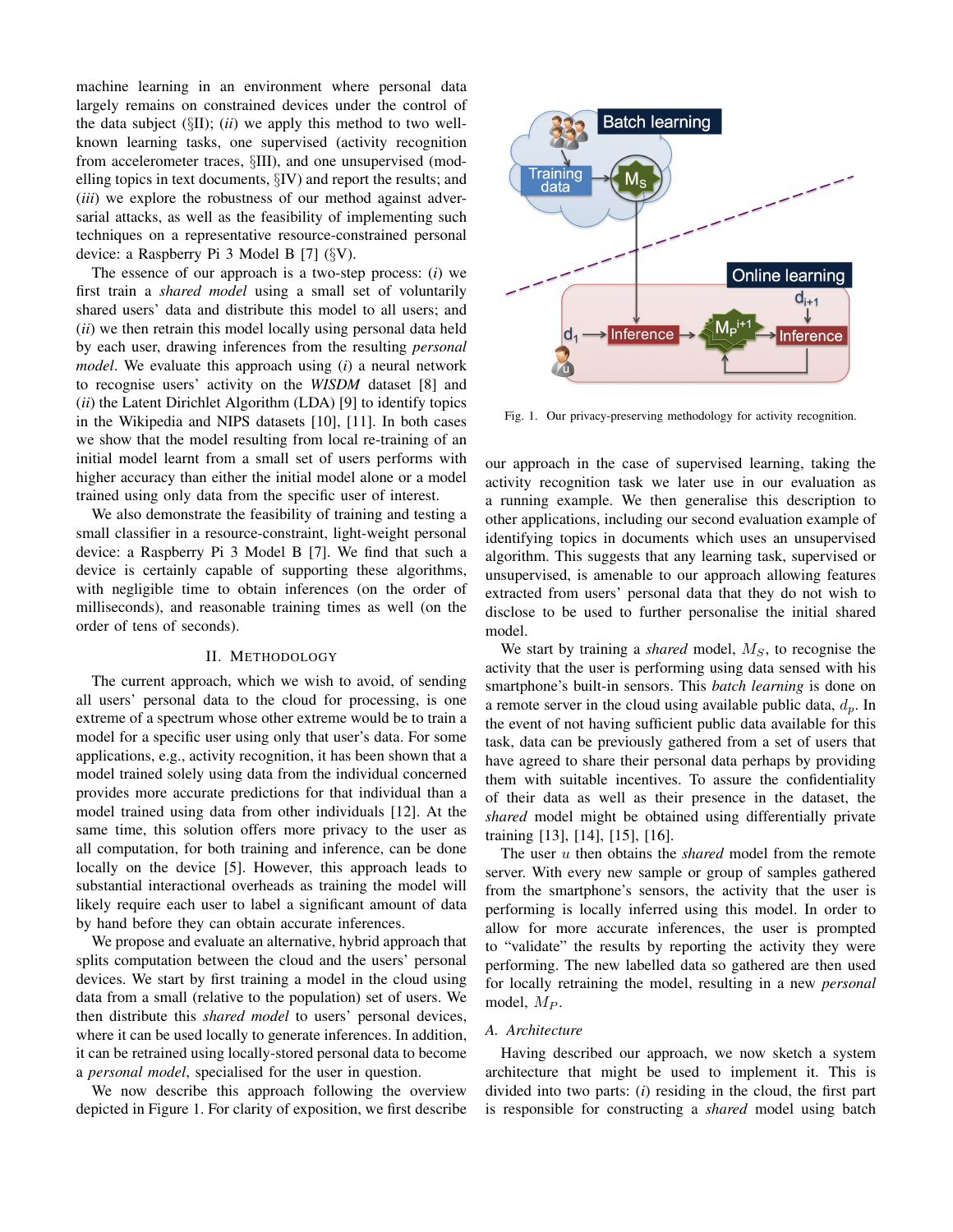learning; and (*ii*) residing on each individual user's device, the second part tunes the model from the first part using the locally available data, resulting in a *personal* model.

We identify five components in this architecture:

- 1) The batch training module resides in the cloud, and is responsible for training a *shared* model as the starting point using public, or private but shared, datasets that it also maintains. As this component may need to support multiple applications, it will provide a collection of different machine learning algorithms to build various needed models. It may also need to perform more traditional, large scale processing, but can easily be built using modern data processing frameworks designed for datacenters such as Mllib [17] or GraphLab [18].
- 2) The distribution module resides on users' devices and is responsible for obtaining the *shared* model and maintaining it locally. In the case of very large scale deployments, standard content distribution or even peerto-peer techniques could be used to alleviate load on the cloud service.
- 3) The personalisation module builds a *personal model* by refining the model parameters of the shared model using the personal data available on the user's device. This module will also require a repository of different learning algorithms, but the nature of personal computational devices means that there will be greater resource constraints applied to the performance and efficiency of the algorithm implementation.
- 4) The communication module handles all the communications between peers or those between an individual node and the server. Nodes can register themselves with the server, on top of which we can implement more sophisticated membership management.
- 5) The inference module provides a service at the client to respond to model queries, using the most refined model available.

In our implementation, we rely on several existing software libraries to provide the more mundane of these functions, e.g., ZeroMQ [19] satisfies most of the requirements of the communication and model distribution modules, and so we do not discuss these further here.

There are many toolkits, e.g., *theano* [20] and *scikitlearn* [21], that provide a rich set of machine learning algorithms for use in the batch training and personalisation modules. However, in the case of the latter, we must balance convenience with performance considerations due to the resource-constrained nature of these devices. In light of this, we use a more recent library, Owl [22], [23], to generate more compact and efficient native code on a range of platforms, and the source code can be obtained from its Github repository<sup>1</sup>.

# *B. Typical Workflow*

We briefly summarise the workflow we envisage using activity recognition as an example.

<sup>1</sup>https://github.com/ryanrhymes/owl

- 1) When the user activates the device for the first time, the device contacts the server and registers itself in order to join the system. The device notices there is no local data for building the model, and sends a request to the server to obtain the *shared* model.
- 2) After processing the registration, the server receives the download request. The *shared* model has been trained using a initial dataset collected in a suitably ethical and trustworthy way, e.g., with informed consent, appropriate compensation, and properly anonymised. The server can either approve the download request, or return a list of peers from whom the requesting user can retrieve the model.
- 3) Having obtained the *shared* model, the device can start processing inference requests. At the same time, the device continuously collects user's personal data, in this case, their accelerometer traces. Once enough local data is collected, the personalisation phase starts, refining the shared model to create a *personal* model.
- 4) After the *personal* model has been built, the system uses it to serve requests, and continues to refine it as more personal data is collected.

This methodology and hypothesised architecture can be applied to supervised and unsupervised learning tasks in different domains. We next show how it applies to (supervised) activity recognition (§III) and (unsupervised) topic modelling (§IV) using two well-known learning algorithms respectively.

# III. ACTIVITY RECOGNITION USING ACCELEROMETER **TRACES**

In this section, we validate our methodology for supervised learning using a neural network to recognise users' activity using accelerometer traces. Our evaluation for unsupervised learning is detailed in §IV, where we take the task of identifying topics in documents as a case study.

Here we consider a scenario where smartphone users want to train a motion-based activity classifier without revealing their data to others. To test the algorithms, we use the *WISDM* Human Activity Recognition dataset [8], which is a collection of accelerometer data on an Android phone by 35 subjects performing 6 activities (*walking*, *jogging*, *walking upstairs*, *walking downstairs*, *sitting* and *standing*). These subjects carried an Android phone in their front pants leg pocket while were asked to perform each one of these activities for specific periods of time. Various time domain variables were extracted from the signal, and we consider the statistical measures obtained for every 10 seconds of accelerometer samples in [8] as the  $d = 43$  dimensional features in our models. Our final sample contains 5, 418 accelerometer traces from 35 users, with on average 150.50 traces per user and standard deviation of 44.73.

For the purpose of validation, we compare the performance of the following models:

• *Shared*: classifier trained using data from N − 1 subjects and tested using data from the remaining subject;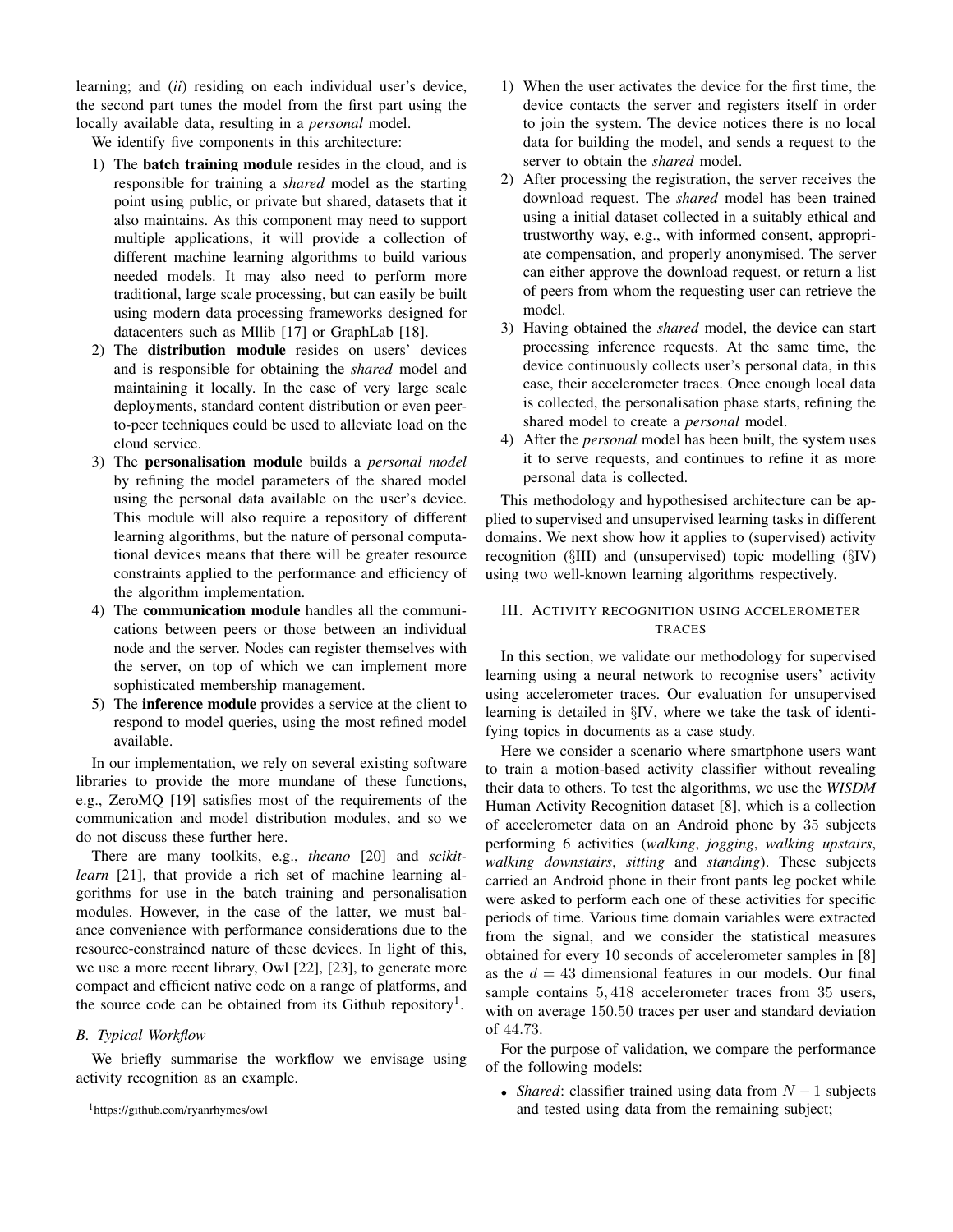- *Local*: classifier trained using only data from 1 subject and tested using also data from the same subject; and
- *Personal*: classifier trained using data from  $N-1$  subjects (*shared* model), retrained using data from 1 subject (*local* model) and tested using also data from the latter subject (*personal* model).

Thus, we simulated a case where a *shared* model  $M<sub>S</sub>$ is trained with data from 34 subjects, while the *personal* model  $M_L$  is trained with different samples of data from the remaining participant  $(u)$ . We then compare the accuracy of the *personal* model with the *shared* and *local* models. To this aim, we simulated two other cases: the *shared* model trained using data from 34 subjects, and the *local* model trained using only local data from u. Being  $S_u$  the samples of u and  $S_r$ the samples of all subjects but  $u$ , the samples considering for training, validation and test in each model are the following:

- *Shared*:
	- Training set: 80% of  $S_r$
	- Validation set:  $20\%$  of  $S_r$
	- Test set: 20% of  $S_u$
- *Local*:
	- Training set:  $\{1..60\% \}$  of  $S_u$
	- Validation set:  $\{1..20\% \}$  of  $S_u$
	- Test set:  $20\%$  of  $S_u$
- *Personal*: We started from the *shared* model and, in order to fine-tune it to obtain the (*personal* model), we considered the same setup as in the *local* model.

# *A. Multi-Layer Perceptron*

We used a Multi-Layer Perceptron as the supervised learning algorithm for recognising activity using accelerometer traces. A Multi-Layer Perceptron or MLP is a type of feedforward Artificial Neural Network that consists of two layers, input and output, and one or more hidden layers between these two layers. The input layer is passive and merely receives the data, while both hidden and output layers actively process the data. The output layer also produces the results. Figure 2 shows a graphical representation of a MLP with a single hidden layer. Each node in a layer is connected to all the nodes in the previous layer. Training this structure is equivalent to finding proper weights and bias for all the connections between consecutive layers such that a desired output is generated for a corresponding input.

The standard back-propagation learning algorithm is used for training the MLP neural architecture. For each accelerometer trace in the training set, weights and bias are modified by computing the discrepancy between the desired and actual outputs and feeding back this error to the inputs, updating the weights and bias in proportion to their responsibility for the output error. The main steps of the back-propagation algorithm are the following:

1) Initialise the parameters. All  $w_{ij}$ 's  $(w_{jk})$  are initialised to small random values such as the variance of neurons in the network should be  $2.0/N$  ( $2.0/M$ ), being  $w_{ij}$  ( $w_{jk}$ ) the value of the connection weight between unit j  $(k)$  and unit i  $(j)$  in the previous layer, and N  $(M)$  the number of input (hidden) units [24]. The bias,  $b_i$  ( $b_k$ ), are initialised to zero.

- 2) Compute the class scores. Let the individual components of an input accelerometer trace be denoted by  $a_i$ , with  $i = 1, 2, ..., N$ . The output of the neurons at the hidden layer are obtained as:  $H_j = \varphi(\sum_{i=1}^N a_i w_{ij} + b_j)$ with  $j = 1, 2, ..., M$ , where  $\varphi(\cdot)$  is the activation function and  $w_{ij}$  is the weight associated to the connection between the  $i$ -th input node and the  $j$ -th hidden node, and  $b_i$  the bias. The current recommendation is to use ReLU (Rectified Linear Unit) units [25], [24] as the activation function  $(\varphi(x) = max(0, x))$  though other options are possible. The outputs of the MLP are obtained using  $O_k = \varphi(\sum_{j=1}^M \hat{H}_j w_{jk} + b_k)$ , with  $k = 1, 2, ..., C$ . Here,  $w_{jk}$  is the weight associated to the connection between the  $j$ -th hidden node and the  $k$ -th output node, and  $b_k$  the bias.
- 3) Compute the analytic gradient with backpropagation. This is done by an iterative gradient descent procedure in the weight space which minimises the total loss between the desired and actual outputs of all nodes in the system. The *delta* terms for every node in the output layer are calculated using  $\delta_k^o = (O_k - d_k) \varphi'(\cdot)$ , with  $k = 1, 2, ..., C$ . Here,  $\varphi'(\cdot)$  is the first derivative of the activation function. Delta terms for the hidden nodes are obtained by  $\delta_j^h = \sum_{k=1}^C (w_{jk} \delta_k^o) \varphi'(\cdot)$ , with  $j = 1, 2, ..., M$ .
- 4) Performing a parameter update. That is, adjust the weights and bias according to the *delta* terms and η, the learning rate parameter. For the weights, this is done using  $w_{ij} = w_{ij} - \eta \delta_j^h a_i$  and  $w_{jk} = w_{jk} - \eta \delta_k^o H_j$ . The bias are updated according to  $b_j = b_j - \eta \delta_j^h$  and  $b_k = b_k - \eta \delta_k^o.$

This process is repeated until the network stabilises (converges).

In order to control the capacity of Neural Networks to prevent overfitting,  $\ell_2$ -regularisation is perhaps the most common form of regularisation. It can be implemented by, for every weight w in the network, adding the term  $\frac{1}{2}\lambda w^2$  to the objective, where  $\lambda$  is the regularisation strength. Early-stopping is another mechanism to combat overfitting by monitoring the model's performance on a validation set. A validation set is a set of examples neither used for training nor for testing. During training, if the model's performance ceases to improve sufficiently on the validation set, or even degrades with further optimisation, then the training gives up on much further optimisation.

An important aspect of the MLP is the initialisation of the weights and bias, and here is also the main contribution of our proposal. For the *shared* model,  $M<sub>S</sub>$ , we initialise the weights to random small values and the bias to zero in both layers, as suggested by previous literature [24]. However, for training the personal model,  $M<sub>P</sub>$ , we start from the weights and bias of the *shared* model,  $M<sub>S</sub>$ .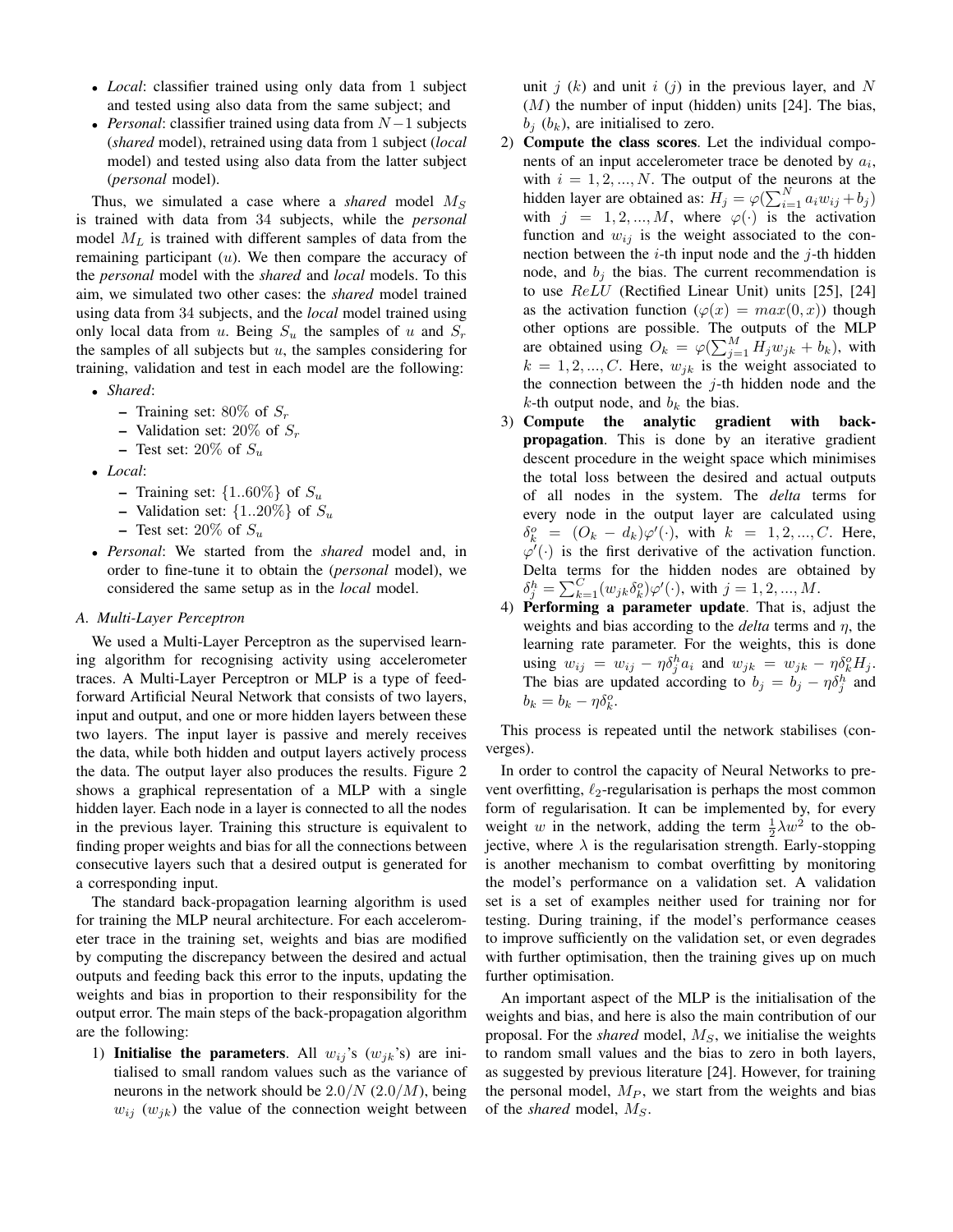

Fig. 2. The architecture of the two-layer feed-forward network.

#### *B. Experimental setup*

We set up a Multilayer Perceptron with 2 layers for activity recognition, including 1 hidden layer with 128 nodes and 1 logistic regression layer, resulting in 6, 406 parameters to be determined during training. We construct the input layer using the statistical measures of users' accelerometer traces. Because of the sensitivity learning stages to feature scaling [26] we normalise all statistical measures to have zero mean and unit standard deviation. In the output layer each unit corresponds to an activity inference class, such that unit states can be interpreted as posterior probabilities.

All training procedures were implemented in python using the *Theano* deep learning library [20]. The training and testing were performed with 5-fold cross validation, using early stopping as well as  $\ell_2$ -regularisation to prevent overfitting. Each neuron's weight in the *shared* and *local* models was initialised randomly from  $\mathcal{N}(0,1)/\sqrt{2.0/n}$ , where *n* is the number of its inputs, and biases were all initialised to zero. Parameters in the *personal* model were initialised to the values obtained in the *shared* model. Finally, we used grid search to determine the values of the hyper-parameters, setting the learning rate to 0.05 for the *shared* model and to 0.001 for the *local* and *personal* models, and the  $\ell_2$ -regularisation strength to  $1e^{-5}$  for all the models. The training epochs were set to 1000 in all models, while the batch size was set equal to the size of the training sets in the *shared* model, and to 1 (online learning) in the *local* and *personal* ones. The reasons behind this are the small size of the dataset, and the availability of the training samples in a real scenario (samples for the *shared* model can be assumed to be all available for training, whereas samples in the *local* and *personal* models become available for training as time goes by).

We repeated the experiment for each participant, using 5 fold cross-validation and different number of samples to train the *local* and *personal* models. In each simulation of every



Fig. 3. Accuracy obtained with each model for different number of local samples per user.

user, we incremented in 1 the number of samples used for training, and also incremented in 1 the samples used for validation until reaching 60% of samples for training and 20% for validation, respectively.

## *C. Results*

Figure 3 reports the accuracy achieved with each model when considering different number of local samples per user. Results show that the effect of training or retraining a model with few samples from the individual under test produces worse predictions than using samples from other individuals (*shared* model). That is, while the model is adapting to the new *scenario*, the performance of the prediction slightly drops. However, when more samples (20 on average or more) are used to retrain this *shared* model, the accuracy of the prediction exceeds the accuracy obtained with the *shared* model itself. Specifically, the accuracy increases with increments in the number of samples used for retraining the model. That is, the more local samples considered to retrain the model, the more *personalised* it becomes for the considered individual. However, although the improvement on the accuracy with the increment of the number of samples is also shared with the *local* model, more samples per individual are required for training a model from scratch (*local* model) in order to obtain the same accuracy than when starting from a *shared* model (*personal* model). We also observe that, after on average 163 samples, the *local* model performs better than the *personal* model. However, this is not significant, since there is one unique user in the dataset with that number of samples or higher available for training. In summary, (*i*) retraining a *shared* model locally using 20 or more samples from the user increases the accuracy with respect to that obtained with the *shared* model, and (*ii*) to obtain the same accuracy when training a model from scratch using only local samples, more than 150 training samples are required on average.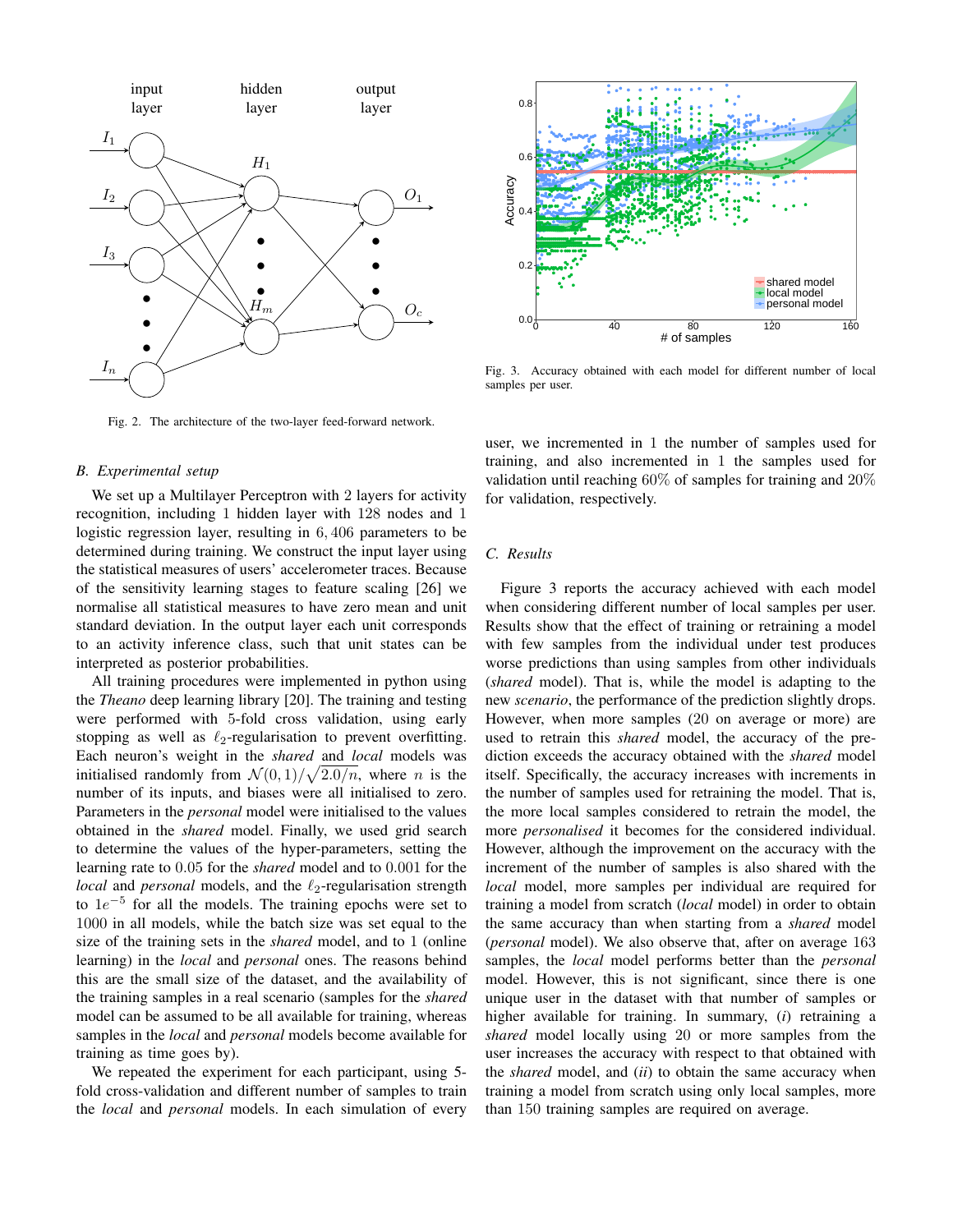### IV. TOPIC MODELLING OF PERSONAL TEXT CORPUS

Text corpus, such as web pages, documents, e-books and emails, is one of the most widely distributed media on the Internet and also dominates many users' devices. Text classification therefore has a wide application to facilitate people's daily life by grouping or filtering the items in a text corpus based on certain topics. Because personal text corpus often contains a significant amount of private information, uploading such corpus to a public cloud will certainly breach user privacy.

Consider now a scenario where users wish to classify the textual documents on their computers without revealing their content to others. Being more precise, we consider researchers working on a confidential project within a company that do not wish to disclose the publications they are reading, but they do wish to have the documents classified according to their content. To simulate such a scenario, we use two text datasets in our evaluation: the NIPS [10] and the Wikipedia [11] datasets. The NIPS dataset is a collection of papers published in NIPS conference over the past two decades. It contains about 1.5k papers and 1.9 million words. For Wikipedia, we download its latest English dump in January 2017 which contains about 5 million articles and 2.9 billion words. For the purpose of validation, we compare the performance of the following models:

- *Local*: topic extraction using only data from the NIPS dataset (local data);
- *Personal*: topic extraction using only data from the Wikipedia dataset (*shared* model), and retraining using data from the NIPS dataset (*local* model).

Thus, we simulated a case where a *shared* model  $M<sub>S</sub>$ is trained with data from the Wikipedia dataset, while the *personal* model  $M_L$  is trained with the NIPS dataset. We then compare the accuracy of the *personal* model with the *local* model. To this aim, we also simulated the case where the *local* model trained using only local data from the NIPS dataset.

#### *A. Latent Dirichlet Allocation*

A topic model is an effective tool for text mining. It aims to construct a statistical model to represent the abstract "topics" contained in a collection of documents. By doing so, similar documents can be grouped together for future queries. As each document is composed of a sequence of words, it is often represented as a very high-dimensional and sparse vector using a bag-of-words model. Each dimension represents one unique vocabulary in the dictionary extracted from the corpus, and the magnitude of each dimension is often calculated as the term frequency in the corresponding document. Therefore, the dimensionality of these vectors depends on the size of dictionary, and it is common the dimensionality is over dozens of thousands.

LDA is a generative model which explicitly models topics as latent variables based on the co-occurrences of terms and documents in a text corpus. LDA is similar to pLSA [27] but replaces the maximum likelihood estimator with Bayesian

estimator, hence it is sometimes referred to as the Bayesian version of pLSA. LDA assumes that the topic distribution has a Dirichlet prior.

As each document can be represented as a vector, finding a given document's similar documents is equivalent to search for its k-nearest neighbours in the high-dimensional space. Many prior works [28], [29], [30], [31] focus on building compact and efficient data structure and search algorithm to speed up the queries to the models.

As mentioned, LDA is an unsupervised learning method and its goal in training is to maximise its likelihood function. Its model contains two important parameters:

- Document-Topic distribution: it indicates the probability distribution of each document over a set of topics.
- Topic-Word distribution: it indicates the probability distribution of each topic over a set of words extracted from the text corpus.

Essentially, the two parameters are represented as two matrices in the algorithm containing the information of documenttopic and topic-word assignment respectively. A typical training task can be divided into two phases: First, the two parameters will be initialised by assuming both have a Dirichlet prior; second, the model will be updated by applying Collapsed Gibbs Sampling to all the documents. The second phase will be applied iteratively until we reach the pre-defined number of iterations or the model converges. To evaluate the effectiveness of an LDA model, we can measure the log likelihood of the constructed model over a test data set. The log likelihood indicates how well the model can interpret the given data set, and the higher value it is, the better it is.

#### *B. Experiment setup*

In our topic modelling scenario, a user  $u$  owns a set of text documents,  $D_u$ , and wants to identify their topics without revealing their content. There is another set of publicly available documents,  $D<sub>r</sub>$ , that he can benefit from. The set of  $u$ 's documents,  $D_u$ , is composed by the documents in the NIPS dataset, whereas  $D<sub>r</sub>$  is formed by different random samples of documents from the Wikipedia dataset.

We start by building a *shared* LDA model called  $M<sub>S</sub>$  out of the public available documents  $D<sub>r</sub>$  as we did in the previous activity recognition case. However, one thing worth noting here is that  $M<sub>S</sub>$  only includes the Topic-Word distribution (as well as a dictionary to tokenise the documents) which is a very sparse matrix. The Document-Topic parameter depends on the specific text corpus and is not useful for others to initialise a *personal* model, hence it is not necessary to include into  $M<sub>S</sub>$ .

We then build the new LDA model, *personal* model or  $M<sub>P</sub>$ , using the new document samples that corresponds to users' personal data, i.e., Du, and compare it with the *local* model trained solely using user's documents. Specifically, the method for building the *local* model is just repeating the typical process of building the model from scratch. Alternative method, i.e. the method to build the *personal* model, is to request  $M<sub>S</sub>$  and use it to initialise the local Document-Topic distribution parameter instead of assuming a Dirichlet prior.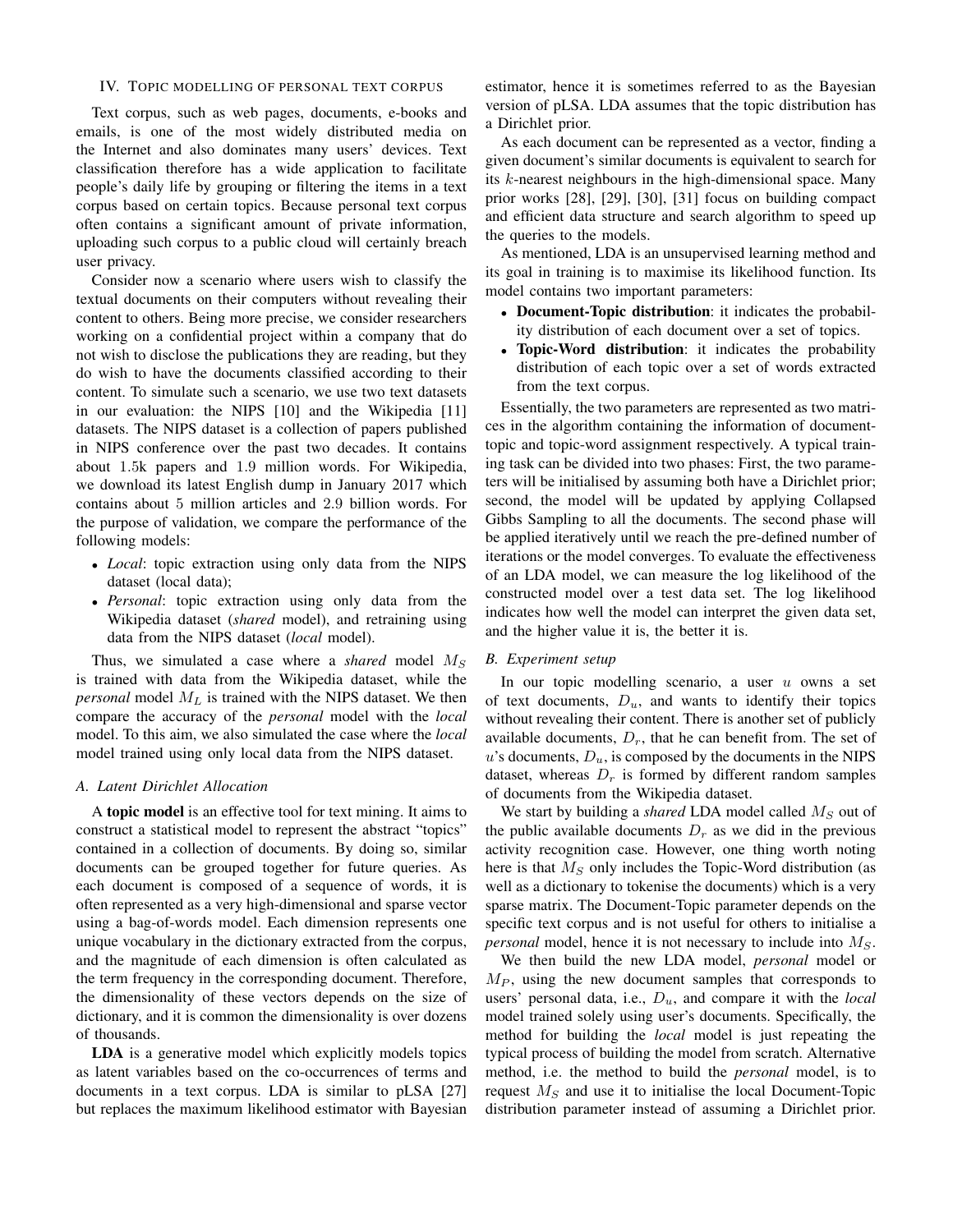

Fig. 4. Log likelihood in each iteration while building a LDA model with and without using a *shared* model  $M_S$ . That is, for building the *personal* and *local* LDA models.

In the following, we will compare and present the accuracy and efficiency of the *local* and *personal* models.

We use the topic modelling module in Owl [22] library to perform the aforementioned experiments. Each experiment is repeated 10 times to guarantee its consistency.

#### *C. Improved accuracy and efficiency*

Figure 4 presents the evolution of log likelihood in each iteration while building the *personal* (M<sub>P</sub>) and *local* models. NIPS dataset is used in this first experiment, and the *shared* model,  $M<sub>S</sub>$ , is trained using 50% of the data. A user's local data are generated by randomly selecting 300 documents from the rest of the dataset.

The two lines in the figure correspond to the two ways of building the user's topic model: the red line is for using  $M<sub>S</sub>$ to initialise model (*personal* model) whereas the blue line is for building the model from scratch by solely using the user's local documents (*local* model). As we see, the *personal* model is able to achieve higher likelihood in each iteration than the *local* one. Meanwhile, it also indicates that the model is able to converge much faster given a target accuracy.

The NIPS dataset is larger than the activity recognition dataset, which allows us to raise and answer the next question: *how much public data do we need to use for building the* shared *model*  $M_S$ ? This question becomes very relevant especially when the amount of public or shared data is limited. In the next experiment, while keeping the rest of the experiment settings the same, we build multiple *shared* models  $M<sub>S</sub>$  by increasing the amount of documents for training step by step, from 100 to 1000. With these new  $M<sub>S</sub>$ , we repeat the same experiment presented in Figure 4 to investigate how the amount of public data used to train  $M<sub>S</sub>$  impacts the personal training (*personal* model). Figure 5 presents our results. The blue line with "+" marker at the bottom is the same as that in Figure 4, representing the training without using  $M<sub>S</sub>$  (*local*) model). The rest of the lines represent the log likelihood of the  $M<sub>S</sub>$  using different percentage of the 1000 documents as



Fig. 5. Log likelihood in each iteration while building a *personal* LDA model by including different amount of public data into the shared model  $M_S$ .

the public sample. All  $M<sub>S</sub>$  models are trained using a fixed number (i.e., 50) of iterations.

Results in Figure 5 show that including more data in  $M<sub>S</sub>$ will certainly improve the efficiency and accuracy when localising or personalising the *shared* model which is reflected as gradually improved likelihood in each line. Note that including more data in training  $M<sub>S</sub>$  will not increase the parameter size therefore it does not introduce extra overhead in distributing the *shared* model. However, these results also deliver another important message, namely such benefits drop quickly as we add more and more data. The most significant improvement appears in the very beginning when we only include a small amount of data (i.e., 10%). To some extent, it justifies our proposal by showing a small amount of public data is able to boost local training.

#### *D. Topic-based local dataset*

Wikipedia dataset contains a rich set of meta information such as manually assigned topic categories, which can help us in simulating users who have different interests in various topics. Users of different interest may possess a rather different local dataset from each other. The question is whether our method is still effective when the topics in the local data are only a subset of those included in the documents used for training the *shared* model.

To answer the question, we design other experiment wherein when we generate the local dataset, we only randomly select the articles from a pre-determined topic, e.g., computer networking, architecture design, British history. We generate multiple local datasets using different topics. The  $x$ -axis in Figure 6 shows the topic indices in the Wikipedia dataset, and we present the results of 10 of those selected topics. The way of selecting the shared data for training  $M<sub>S</sub>$  remains the same. In total, we randomly sample 1000 articles from the whole Wikipedia as public or shared data, and 500 articles of a given topic for each local dataset.

We first measure the absolute amount of improvement in log likelihood between the first and the tenth iteration while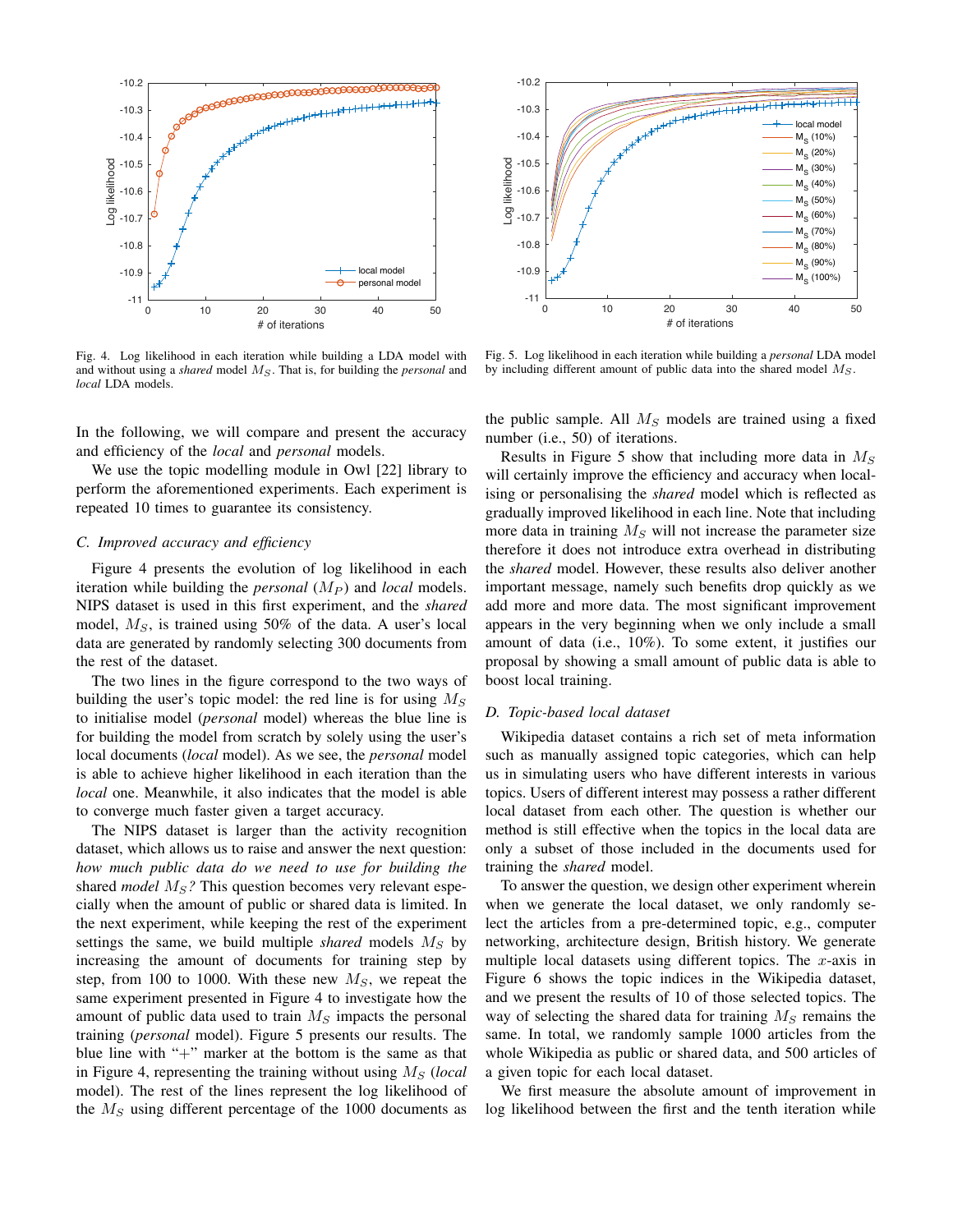

Fig. 6. *Shared* model also helps in improving accuracy and efficiency even when the local datasets have a strong focus on specific topics. Ten randomly selected topics from Wikipedia are used to generate local dataset. The upper figure presents the percentage of improving log likelihood for a fixed number of iterations, while the lower figure measures the percentage of reduction in training iterations for a targeted likelihood. Both figures have the same x-axis which is indexed by topic numbers.

training a *local* model, based on which we then calculate how much we can improve by starting with a *shared* model (*personal* model). The results in upper part of Figure 6 show that the improvement varies between 3.22% to 4.53% with an average equals to 3.85%. We also measure the improvement in efficiency by investigating how much we can reduce the number of iterations to reach a targeted log likelihood with the help of a *shared* model. In this experiment, we set the targeted log likelihood to −10.203 and the lower part of Figure 6 presents our results. Similar to the upper one, using a *shared* model can significantly boost the training efficiency, with the minimum over 30% reduction in iterations over all cases. On average, we are able to save over 37.8% iterations. Another thing worth mentioning here is that since the *shared* model is already sparse, it further reduces the time spent in each iteration than training purely on local data (*local* model) which needs to start with a highly dense local model. This indicates the saving is even more significant in terms of absolute amount of training time reduced.

## V. PRACTICAL CONSIDERATIONS

In the following, we discuss the privacy guarantees of our methodology and its robustness against adversarial attacks  $(\S{V-A})$ . We then demonstrate the feasibility of its deployment by presenting a performance evaluation on a representative resource-constrained device (§V-B).

#### *A. Adversarial attacks*

Our system can suffer the attacks and consequences of malicious users. There are several potential attacks against any learning system [32], [33]. Here we focus on how privacy and causative attacks might affect our system. On a privacy attack the adversary obtains information from the learner, compromising the secrecy or privacy of the system's users. The aim of a causative attack is on altering the parameters of the target model by manipulating the training dataset. An example of this type of attacks are poisoning attacks, where an attacker may poison the training data by injecting carefully designed samples to eventually compromise the whole learning process. The target model then updates itself with the poisoned data and gradually compromises. Below we describe the potential effects of these attacks in our system.

*1) Privacy attacks:* Our solution guarantees the confidentiality of users' data (potential users) given that their devices are not compromised, since their personal data never leave their devices. Since both the data and the personal model resides on the user's device, attacks such as model inversion [34] –where an attacker, given the model and some auxiliary information about the user, can determine some user's raw data; and membership query [35], where, given a data record and black-box access to a model, an adversary could determine if the record was in the model's training dataset, cannot affect our users. However, we cannot assure the confidentiality of the data, neither robustness against these attacks, for those users that have freely aggreed to share their data in the same way as the big corporations are not doing so with their customers data. For many applications we envisage and describe in the introduction, such as those based on object recognition or those that work with textual data, there is already a large amount of data freely available on the Internet with which to build the shared model, and whose confidentiality does not need to be guraranteed. On the other hand, for applications such as face or speaker recognition, techniques based on differentially private training [13], [14], [15], [16] could be applied in order to, a priori, guarantee the confidentiality of the volunteers' data. On the contrary, the training of the personal model for the final users happens locally on their devices so that neither their data nor their personal model leave their devices, and its confidentiality is guaranteed by the security offered by their device, security that is out of the scope of the methodology proposed here.

*2) Poisoning attacks:* We envisage two different points or steps in our system that adversaries might wish to attack: when building the shared model in a remote server in the public cloud using public data available or *shared* by a group of volunteers, and when personalising the model by local retraining in the user's device (*personalisation*). In the case of a poisoning attack to our proposed methodology, the shared model can be corrupted by malicious volunteers poisoning the data with fake samples. However, during the local retraining, if the adversary wishes to corrupt the personal model, he needs to gain access to the local device of the user to poison the data and fool the model. Poisoning the data to train the personal model needs the attacker to gain access to the local device of the user.

#### *B. Deployment Feasibility*

The success of our privacy-preserving methodology for learning personal models is conditional on the ability to run model refinement in *near* real-time on resource-constrained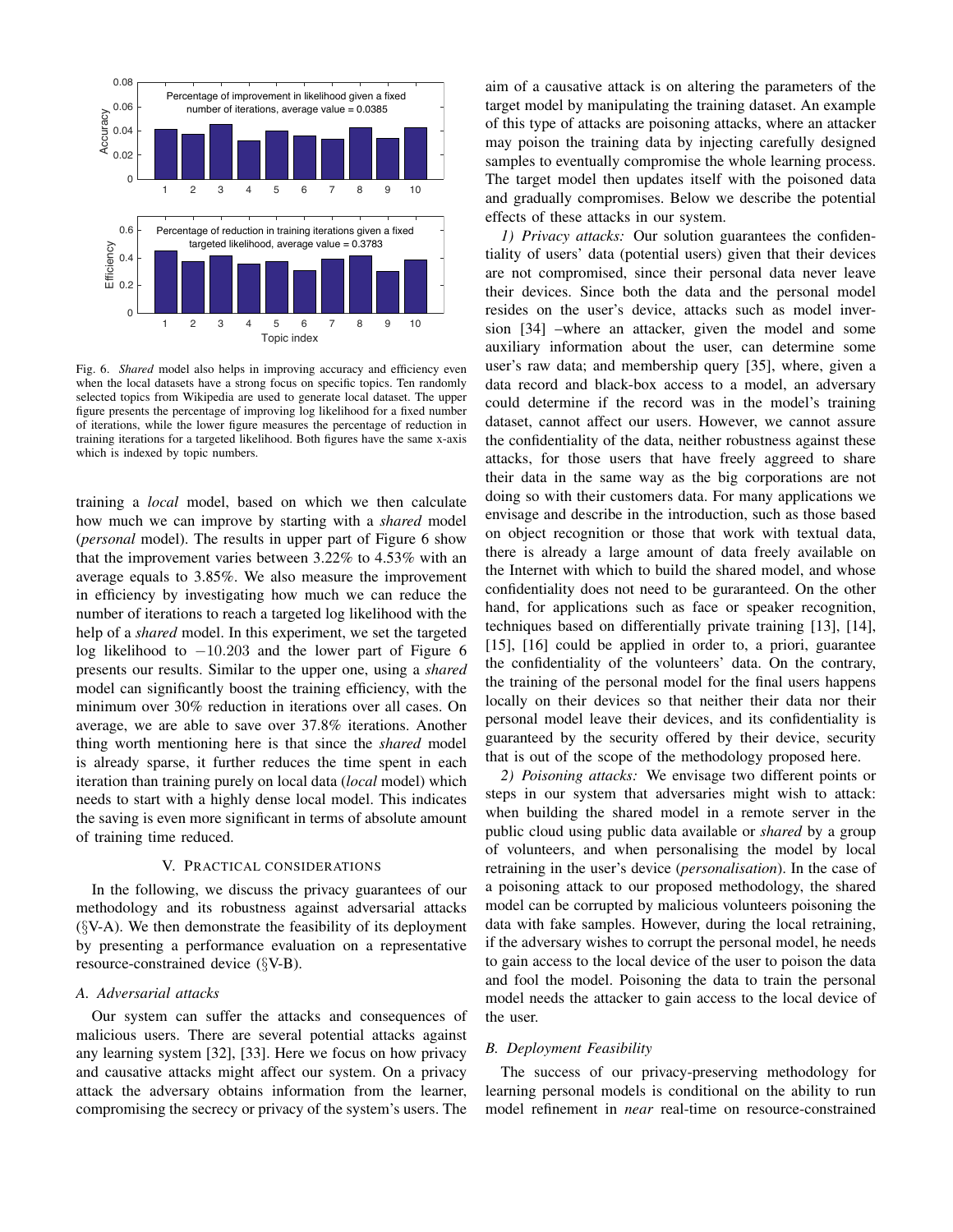

Fig. 7. Time for training with each model, varying the number of local samples per user.

personal devices which lack the capabilities of cloud-based servers. These environments are of increasing interest for deployment of such techniques as availability of computation resources outside datacenters continues to increase with creation of "fog computing" environments using cheep and energy-efficient platforms such as those based on ARM processors [36].

To verify the deployment feasibility of our approach on resource-constrained personal devices we evaluate, for both tasks, the second phase of our approach, testing the refinement and inference aspects on a Raspberry Pi 3 Model B [7] as representative of these sorts of environments.

Figure 7 shows the time taken for training a *personal* model (refining the initial *shared* model), and for the alternative approach of learning a *local* model using only a single user's data available locally, for the setup in §III. In both cases training takes seconds to complete, with time increasing linearly with the number of samples considered due to the online nature of the training process (only one sample is considered at every update of the model). The time for making the inference is insignificant compared with the time for training, being on the order of milliseconds.

Figure 8 reproduces results from §IV on the same resourceconstrained device using the NIPS dataset. Figures 8(a-b) show the time spent per iteration while building the model, respectively varying the number of training documents while keeping the vocabulary size fixed, and the vocabulary size while keeping the number of training documents fixed. Each test is repeated for 20 iterations. In both cases, we observe the expected linear growth in model training time.

Figures 8(c-d) show the time it takes to reach a certain level of likelihood (we use -10.230 as the threshold, as in the previous experiments) given different *shared* models. All models are trained with 200 documents. The results align with what we have found out in Figure 5: including more data decreases both the time and number of iterations required to reach the desired precision threshold. This decrease is most obvious when the model moves from not using any data to including a small amount (10%). As further data are included, the benefits quickly diminish.

## VI. RELATED WORK

Data-driven solutions are now pervasive in areas such as advertising, smart cities and eHealth [37], [38]. Almost everything we do in our daily lives is tracked by some means or another. Although the careful analysis of these data can be highly beneficial for us as individuals and for the society in general, this approach usually entails invasion of privacy, a high price that progressively more people are not willing to pay [39].

Several privacy-preserving analytical solutions have been proposed to guarantee the confidentiality of personal data while extracting useful information [40], [41], [42], [43]. Prominent among them are those that build on Dwork's *differential privacy* framework [44], [45], [46], [34], [47], which formalises the idea that a *query* over a sensitive database should not reveal whether any one person is included in the dataset [48]. In the case of machine learning, the idea is that a differentially-private model should not reveal whether data from any one person were used to train the model. Most of these techniques for differentially-private machine learning are usually based on adding noise during the training, which leads to a challenging trade-off between accuracy and privacy.

Distributed machine learning (DML) arised as a solution to well utilize large computer clusters and highly parallel computational architectures to speed up the training of big models over the large amounts of data available nowadays [49]. Systems dealing with very large datasets have already had to handle the case where no single node can contain and process the entire dataset, but the dataset and/or the model to learn are paralellised among different machines, models are sequentially trained on each single machine, and some sort of synchronisation mechanism is applied to aggregate the parameters of the model to learn [50], [51], [52], [53]. DML may also be a potential solution when the volume of the data is not the main issue, but the distribution occurs when different entities own different datasets which, if aggregated, would provide useful knowledge. However, the sensitivity of such data often prevents these entities from sharing their datasets, restricting access to only a small set of selected people as in the case of patients' medical records [43]. Several solutions have been proposed for privacy-preserving distributed learning, where information is learnt from data owned by different entities without disclosing either the data or the entities in the data. Shokri and Shmatikov [13] and McMahan *et al.* [14] propose solutions where multiple parties jointly learn a neural-network model for a given objective by sharing their learning parameters, but without sharing their input datasets. A different approach is proposed by Hamm *et al.* [15] and Papernot *et al.* [16], where privacy-preserving models are learned locally from disjoint datasets, and then combined on a privacy-preserving fashion. However, the privacy guarantees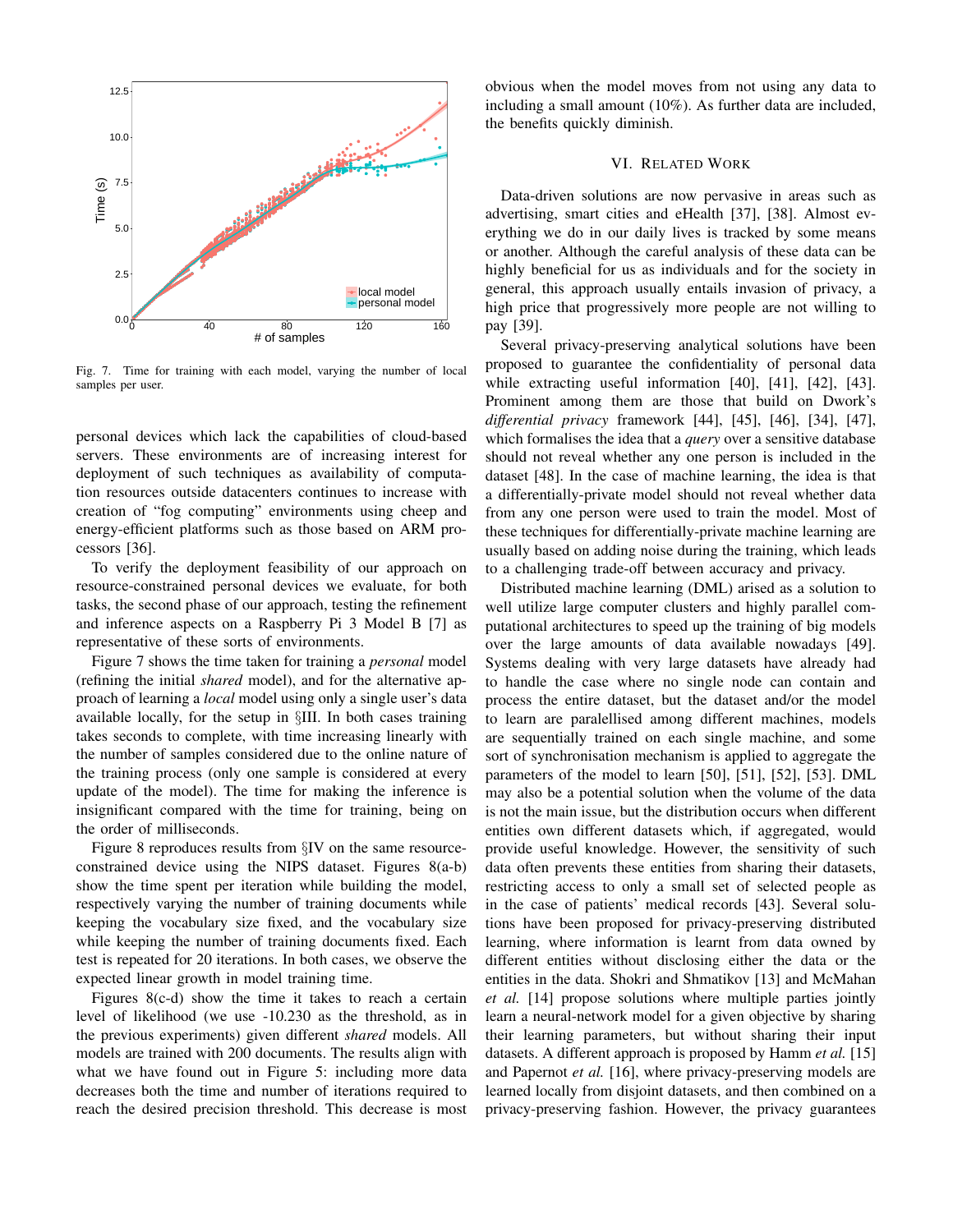

Fig. 8. Time taken to reach a given likelihood (-10.230) started from different *shared* models. The y-axis is the time in seconds, and x-axis is the percentage of the data included in the initial *shared* model.

of some of these solutions have recently been called into question [54].

Contrary to previous approaches, our aim is not on learning a global model from sensitive data from multiple parties, but to learn a personalised model for each individual party that builds on a model learnt from a relatively small set of others parties, without requiring access to their raw data. We build *personal* learning models similar to the personal recommender system by Balasubramanian *et al.* [55] but generalising the solution to any learning algorithm. Our solution takes advantage of transfer learning [56] to achieve better performance than algorithms trained using only local data, particularly in those common situations where local data is a scarce resource. This solution brings most of the data processing to where the data resides and not the other way around, exactly as the edge computing paradigm calls for [57]. Recent work have demonstrated the feasibility of running complex deep learning inferences on local devices such as smarphones [58], [59]. While in these works models are previously trained in an offline manner, our experiments in §V-B proved that both the inference and the local retraining can be performed locally on a low-power device such as the Rasperry Pi in a timely manner.

## VII. CONCLUSION

Our privacy-preserving methodology for learning analytics relies on the ability of current personal devices such as smartphones, tablets and small form-factor computers such as the Raspberry Pi to carry out traditionally resource-demanding tasks. By splitting model training between the cloud and the personal device, we avoid sending personal data to untrustworthy remote entities in the cloud while maintaining efficiency and improving accuracy of both training and inference. Users thus keep all rights over their personal data while retaining the benefits of learning-based services.

We demonstrated our methodology for two typical learning tasks, one supervised and one unsupervised: activity recognition from accelerometer data, and identification of topics in text documents. Our experiments showed improvements both in accuracy and efficiency using this methodology with respect to both traditional cloud-based solutions and solutions based on training the model using *only* the data available from the user to whom we are providing the service. We also demonstrated the feasibility of our approach by examining performance of implementation of the local step of our methodology on a Raspberry Pi 3 Model B.

Our results prove that this approach is promising, and we believe that it is widely applicable and able to positively improve the privacy-preservation of applications where data is distributed between entities whose confidentiality needs to be secured. In a world where the Internet of Things is connecting progressively more devices everyday – some of which already reside in our home, and the rising concerns about the possibility of private data leaving or getting stolen from our smart homes, our privacy-preserving methodology comes to the aid of designers and developers of smart home applications to fulfil the need of privacy guarantees that their users demand. However, there are certainly areas appropriate for future work. For example, our current solution does not leverage any cooperation between user nodes, and we plan to explore a *cooperative learning* approach to allow *similar* users to jointly train machine learning models in cases where they do not individually have sufficient labelled data locally to retrain a *shared* model, likely the case during the first moments they use the learning service. A potential solution to boost the accuracy may deal with similar users retraining the *shared* model collaboratively, in a privacy-preserving fashion.

#### **REFERENCES**

- [1] M. Falahrastegar, H. Haddadi, S. Uhlig, and R. Mortier, "Tracking personal identifiers across the web," in *Passive and Active Measurement conference (PAM 2016)*, 2016.
- [2] "Amazon echo," https://www.amazon.com/Amazon-Echo-Bluetooth-Speaker-with-WiFi-Alexa/dp/B00X4WHP5E/, No date, accessed May 25, 2017.
- [3] "Google home," https://madeby.google.com/home/, No date, accessed May 25, 2017.
- [4] "Apple homekit," https://www.apple.com/ios/home/, No date, accessed May 25, 2017.
- [5] A. Chaudhry, J. Crowcroft, H. Howard, A. Madhavapeddy, R. Mortier, H. Haddadi, and D. McAuley, "Personal data: Thinking inside the box," in *Proceedings of The Fifth Decennial Aarhus Conference on Critical Alternatives*, ser. AA '15. Aarhus University Press, 2015, pp. 29–32. [Online]. Available: http://dx.doi.org/10.7146/aahcc.v1i1.21312
- [6] R. Mortier, J. Zhao, J. Crowcroft, L. Wang, Q. Li, H. Haddadi, Y. Amar, A. Crabtree, J. Colley, T. Lodge, T. Brown, D. McAuley, and C. Greenhalgh, "Personal data management wiht the Databox: What's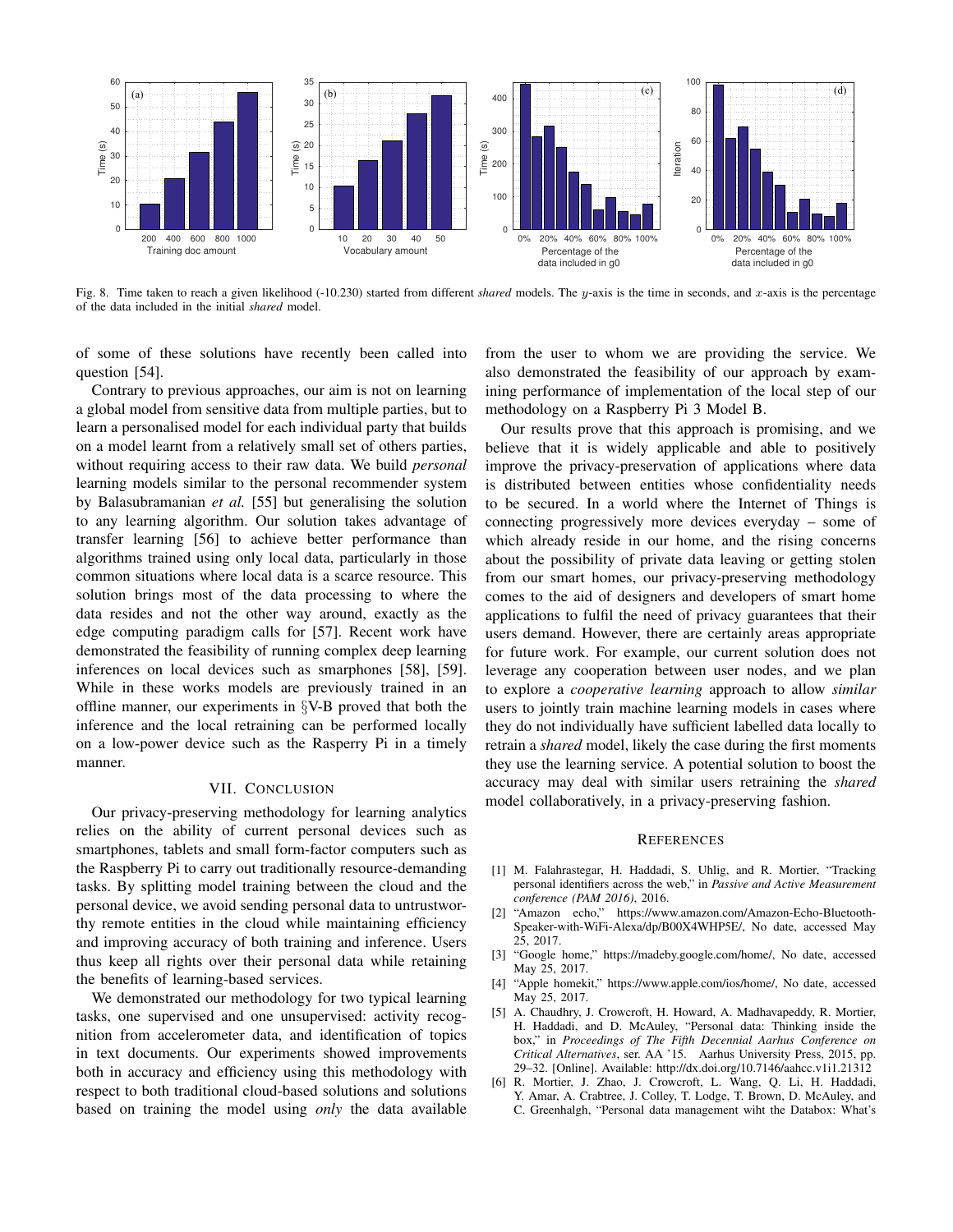inside the box?" in *Proc. Cloud Assisted Networking workshop at ACM CoNEXT*, Dec. 12 2016.

- [7] "Raspberry pi," https://www.raspberrypi.org/products/raspberry-pi-3 model-b/, No date, accessed February 15, 2017.
- [8] J. R. Kwapisz, G. M. Weiss, and S. A. Moore, "Activity recognition using cell phone accelerometers," *ACM SigKDD Explorations Newsletter*, vol. 12, no. 2, pp. 74–82, 2011.
- [9] D. M. Blei, A. Y. Ng, and M. I. Jordan, "Latent dirichlet allocation," *J. Mach. Learn. Res.*, vol. 3, pp. 993–1022, Mar. 2003. [Online]. Available: http://dl.acm.org/citation.cfm?id=944919.944937
- [10] "Nips bag of words data set," https://archive.ics.uci.edu/ml/machinelearning-databases/bag-of-words/, No date, accessed January 20, 2017.
- [11] "Wikipedia dataset," https://dumps.wikimedia.org/enwiki/latest/, No date, accessed January 20, 2017.
- [12] G. M. Weiss and J. W. Lockhart, "The impact of personalization on smartphone-based activity recognition," in *AAAI Workshop on Activity Context Representation: Techniques and Languages*, 2012.
- [13] R. Shokri and V. Shmatikov, "Privacy-preserving deep learning," in *Proceedings of the 22nd ACM SIGSAC conference on computer and communications security*. ACM, 2015, pp. 1310–1321.
- [14] H. B. McMahan, E. Moore, D. Ramage, S. Hampson *et al.*, "Communication-efficient learning of deep networks from decentralized data," *arXiv preprint arXiv:1602.05629*, 2016.
- [15] J. Hamm, P. Cao, and M. Belkin, "Learning privately from multiparty data," in *Proceedings of the 33rd International Conference on Machine Learning*, 2016, pp. 555—-563.
- [16] N. Papernot, M. Abadi, Ú. Erlingsson, I. Goodfellow, and K. Talwar, "Semi-supervised knowledge transfer for deep learning from private training data," in *Proceedings of the 5th International Conference on Learning Representations*, 2017.
- [17] X. Meng, J. Bradley, B. Yavuz, E. Sparks, S. Venkataraman, D. Liu, J. Freeman, D. Tsai, M. Amde, S. Owen *et al.*, "Mllib: Machine learning in apache spark," *Journal of Machine Learning Research*, vol. 17, no. 34, pp. 1–7, 2016.
- [18] Y. Low, D. Bickson, J. Gonzalez, C. Guestrin, A. Kyrola, and J. M. Hellerstein, "Distributed graphlab: A framework for machine learning and data mining in the cloud," *Proc. VLDB Endow.*, vol. 5, no. 8, pp. 716–727, Apr. 2012. [Online]. Available: https://doi.org/10.14778/2212351.2212354
- [19] "Zeromq distributed messaging," http://zeromq.org, No date, accessed January 20, 2017.
- [20] "Theano deep learning," http://deeplearning.net/software/theano, No date, accessed January 20, 2017.
- [21] "scikit-learn," http://scikit-learn.org/, No date, accessed January 20, 2017.
- [22] L. Wang, "Owl: A general-purpose numerical library in ocaml," 2017. [Online]. Available: http://arxiv.org/abs/1707.09616
- [23] L. Wang, B. Catterall, and R. Mortier, "Probabilistic Synchronous Parallel," *ArXiv e-prints*, 2017.
- [24] K. He, X. Zhang, S. Ren, and J. Sun, "Delving deep into rectifiers: Surpassing human-level performance on imagenet classification," in *Proceedings of the IEEE international conference on computer vision*, 2015, pp. 1026–1034.
- [25] V. Nair and G. E. Hinton, "Rectified linear units improve restricted boltzmann machines," in *Proceedings of the 27th International Conference on Machine Learning (ICML-10)*, 2010, pp. 807–814.
- [26] G. Hinton, "A practical guide to training restricted boltzmann machines," *Momentum*, vol. 9, no. 1, p. 926, 2010.
- [27] T. Hofmann, "Probabilistic latent semantic indexing," in *Proceedings of the 22Nd Annual International ACM SIGIR Conference on Research and Development in Information Retrieval*, ser. SIGIR '99. New York, NY, USA: ACM, 1999, pp. 50–57. [Online]. Available: http://doi.acm.org/10.1145/312624.312649
- [28] L. Wang, S. Tasoulis, T. Roos, and J. Kangasharju, "Kvasir: Scalable provision of semantically relevant web content on big data framework," *IEEE Transactions on Big Data*, vol. 2, no. 3, pp. 219–233, Sept 2016.
- [29] K. Hajebi, Y. Abbasi-Yadkori, H. Shahbazi, and H. Zhang, "Fast approximate nearest-neighbor search with k-nearest neighbor graph," in *Proceedings of the Twenty-Second International Joint Conference on Artificial Intelligence - Volume Volume Two*, ser. IJCAI'11. AAAI Press, 2011, pp. 1312–1317. [Online]. Available: http://dx.doi.org/10.5591/978-1-57735-516-8/IJCAI11-222
- [30] J. He, W. Liu, and S.-F. Chang, "Scalable similarity search with optimized kernel hashing," in *Proceedings of the 16th ACM SIGKDD*

*International Conference on Knowledge Discovery and Data Mining*, ser. KDD '10. New York, NY, USA: ACM, 2010, pp. 1129–1138. [Online]. Available: http://doi.acm.org/10.1145/1835804.1835946

- [31] V. Hyvönen, T. Pitkänen, S. Tasoulis, E. Jääsaari, R. Tuomainen, L. Wang, J. Corander, and T. Roos, "Fast nearest neighbor search through sparse random projections and voting," in *2016 IEEE International Conference on Big Data (Big Data)*, Dec 2016, pp. 881–888.
- [32] M. Barreno, B. Nelson, A. D. Joseph, and J. Tygar, "The security of machine learning," *Machine Learning*, vol. 81, no. 2, pp. 121–148, 2010.
- [33] L. Huang, A. D. Joseph, B. Nelson, B. I. Rubinstein, and J. Tygar, "Adversarial machine learning," in *Proceedings of the 4th ACM workshop on Security and artificial intelligence*. ACM, 2011, pp. 43–58.
- [34] M. Fredrikson, E. Lantz, S. Jha, S. Lin, D. Page, and T. Ristenpart, "Privacy in pharmacogenetics: An end-to-end case study of personalized warfarin dosing." in *USENIX Security*, 2014, pp. 17–32.
- [35] R. Shokri, M. Stronati, and V. Shmatikov, "Membership inference attacks against machine learning models," in *Proceedings of the 38th IEEE Symposium on Security and Privacy*, 2017.
- [36] F. Bonomi, R. Milito, J. Zhu, and S. Addepalli, "Fog computing and its role in the internet of things," in *Proceedings of the First Edition of the MCC Workshop on Mobile Cloud Computing*, ser. MCC '12. New York, NY, USA: ACM, 2012, pp. 13–16. [Online]. Available: http://doi.acm.org/10.1145/2342509.2342513
- [37] C. P. Chen and C.-Y. Zhang, "Data-intensive applications, challenges, techniques and technologies: A survey on big data," *Information Sciences*, vol. 275, pp. 314 – 347, 2014. [Online]. Available: http://www.sciencedirect.com/science/article/pii/S0020025514000346
- [38] X. Wu, X. Zhu, G. O. Wu, and W. Ding, "Data mining with big data," *IEEE Transactions on Knowledge and Data Engineering*, vol. 26, no. 1, pp. 97–107, Jan 2014.
- [39] L. Brandimarte, A. Acquisti, and G. Loewenstein, "Misplaced confidences," *Social Psychological and Personality Science*, vol. 4, no. 3, pp. 340–347, 2013. [Online]. Available: http://dx.doi.org/10.1177/1948550612455931
- [40] R. Agrawal and R. Srikant, "Privacy-preserving data mining," in *Proceedings of the 2000 ACM SIGMOD International Conference on Management of Data*, ser. SIGMOD '00. New York, NY, USA: ACM, 2000, pp. 439–450. [Online]. Available: http://doi.acm.org/10.1145/342009.335438
- [41] C. C. Aggarwal and S. Y. Philip, "A general survey of privacy-preserving data mining models and algorithms," in *Privacy-preserving data mining*. Springer, 2008, pp. 11–52.
- [42] Z. Erkin, J. R. Troncoso-pastoriza, R. L. Lagendijk, and F. Perez-Gonzalez, "Privacy-preserving data aggregation in smart metering systems: an overview," *IEEE Signal Processing Magazine*, vol. 30, no. 2, pp. 75–86, March 2013.
- [43] G. Bellala and B. Huberman, "Securing private data sharing in multiparty analytics," *First Monday*, vol. 21, no. 9, 2016. [Online]. Available: http://www.firstmonday.dk/ojs/index.php/fm/article/view/6842
- [44] A. D. Sarwate and K. Chaudhuri, "Signal processing and machine learning with differential privacy: Algorithms and challenges for continuous data," *IEEE signal processing magazine*, vol. 30, no. 5, pp. 86–94, 2013.
- [45] S. Song, K. Chaudhuri, and A. D. Sarwate, "Stochastic gradient descent with differentially private updates," in *Global Conference on Signal and Information Processing (GlobalSIP), 2013 IEEE*. IEEE, 2013, pp. 245– 248.
- [46] K. Chaudhuri, C. Monteleoni, and A. D. Sarwate, "Differentially private empirical risk minimization," *Journal of Machine Learning Research*, vol. 12, no. Mar, pp. 1069–1109, 2011.
- [47] M. Abadi, A. Chu, I. Goodfellow, H. B. McMahan, I. Mironov, K. Talwar, and L. Zhang, "Deep learning with differential privacy," in *Proceedings of the 2016 ACM SIGSAC Conference on Computer and Communications Security*. ACM, 2016, pp. 308–318.
- [48] C. Dwork, "Differential privacy: A survey of results," in *International Conference on Theory and Applications of Models of Computation*. Springer, 2008, pp. 1–19.
- [49] M. Li, D. G. Andersen, A. J. Smola, and K. Yu, "Communication efficient distributed machine learning with the parameter server," in *Advances in Neural Information Processing Systems*, 2014, pp. 19–27.
- [50] T. H. Cormen and M. T. Goodrich, "A bridging model for parallel computation, communication, and i/o," *ACM Computing Surveys (CSUR)*, vol. 28, no. 4es, p. 208, 1996.